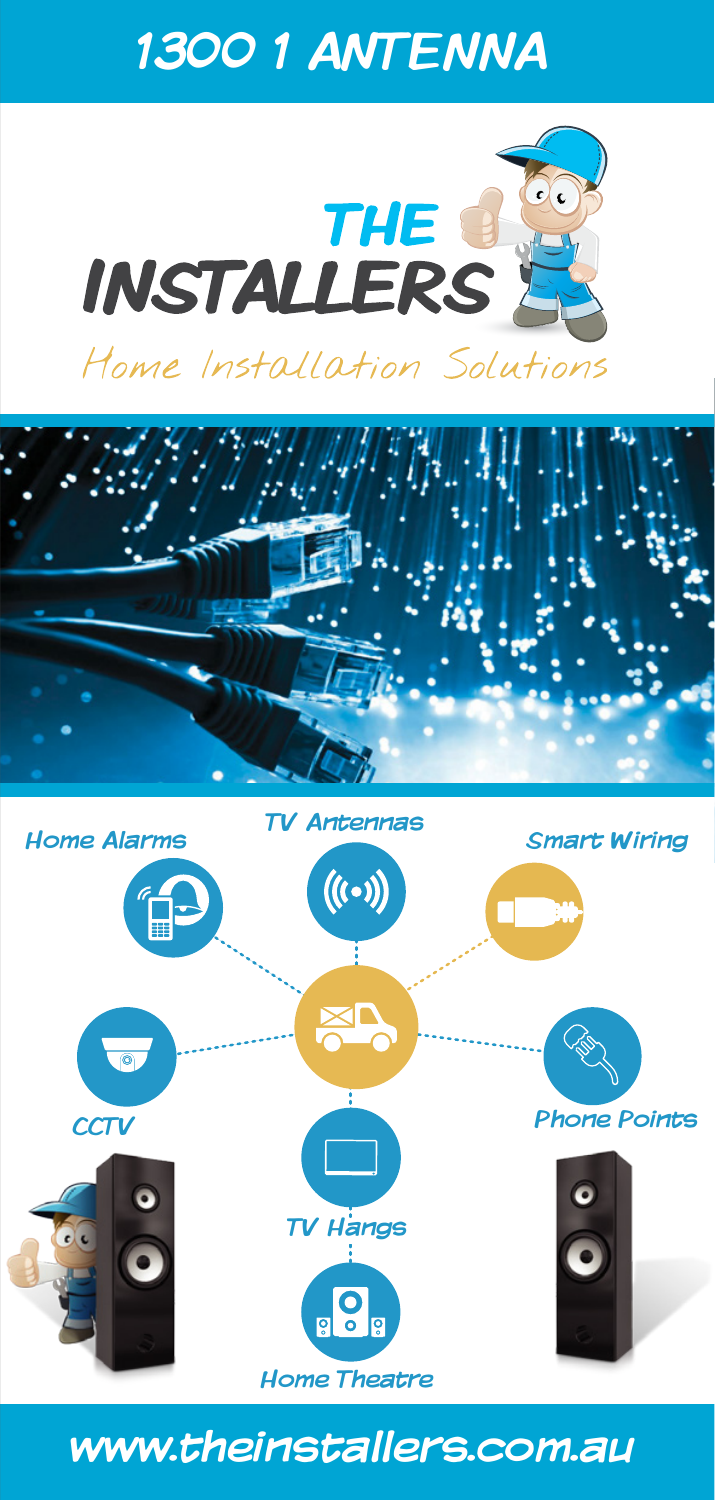

#### Future proofing your home with the right choices

From Smart Tvs, Computers, Media centers, Game Consoles, Fridges etc… are just a few of the devices that benefit from this, everything seems to be coming out Smart Wiring ready these days. Smart Wiring reduces the amount wireless in the house and speeds up your internet/network.

Getting Smart Wiring is highly recommended if you're building a new home, we can also help if you're in an established home.

#### Technology is being released Smart Wire ready!

# SMART HOUSE

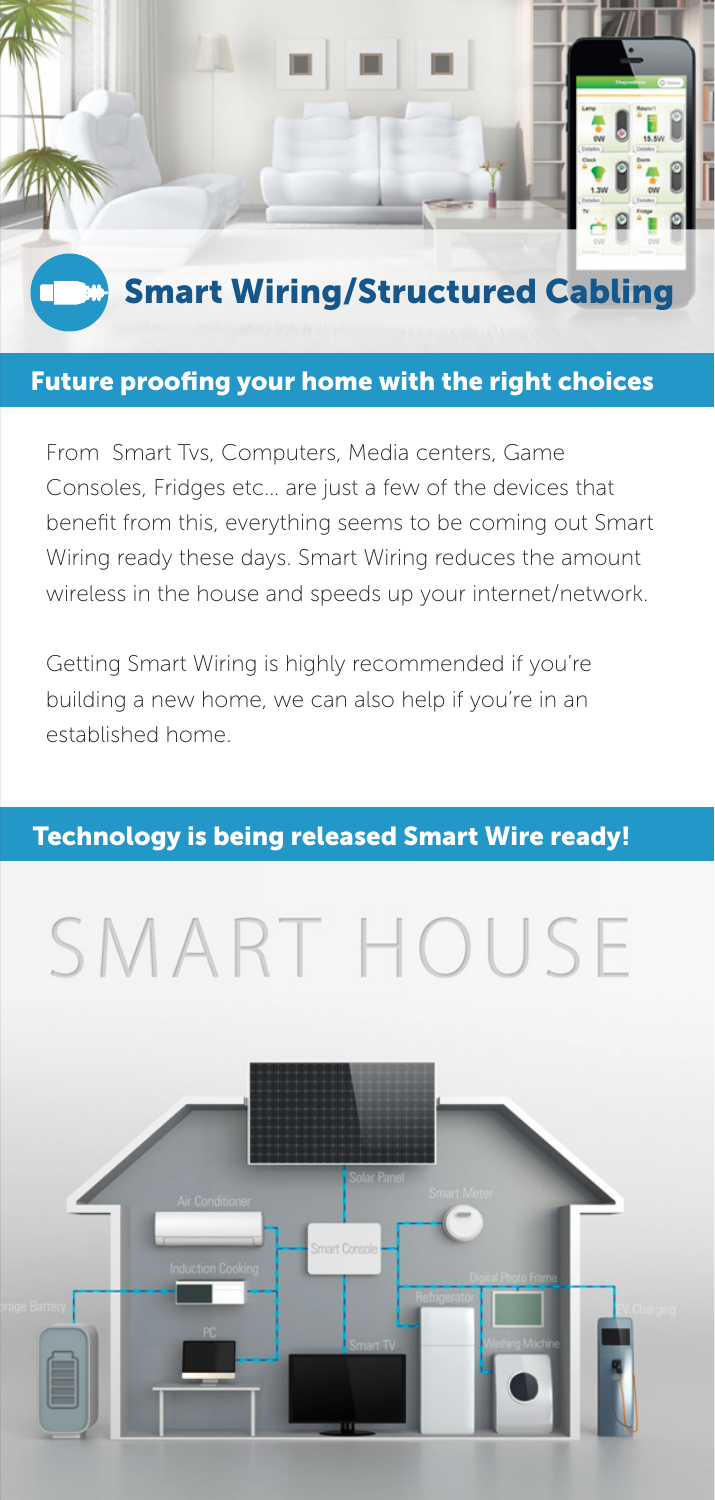## OUR SMART WIRING PRODUCTS



#### HHH400F HUB WITH PH/TV DISTRIBUTION

The Hills Home Hub delivers and distributes data, phone, video, audio and TV signals using the latest in data and TV cables from a centrally located enclosure to specially configured wall outlets in any room of your choice. Structured cabling using the Hills Home Hub is preferably planned at the same time as your electrical wiring.

The central enclosure is home to the devices that enable the delivery and distribution of these signals. An ideal location for the central enclosure is a garage or utility room.

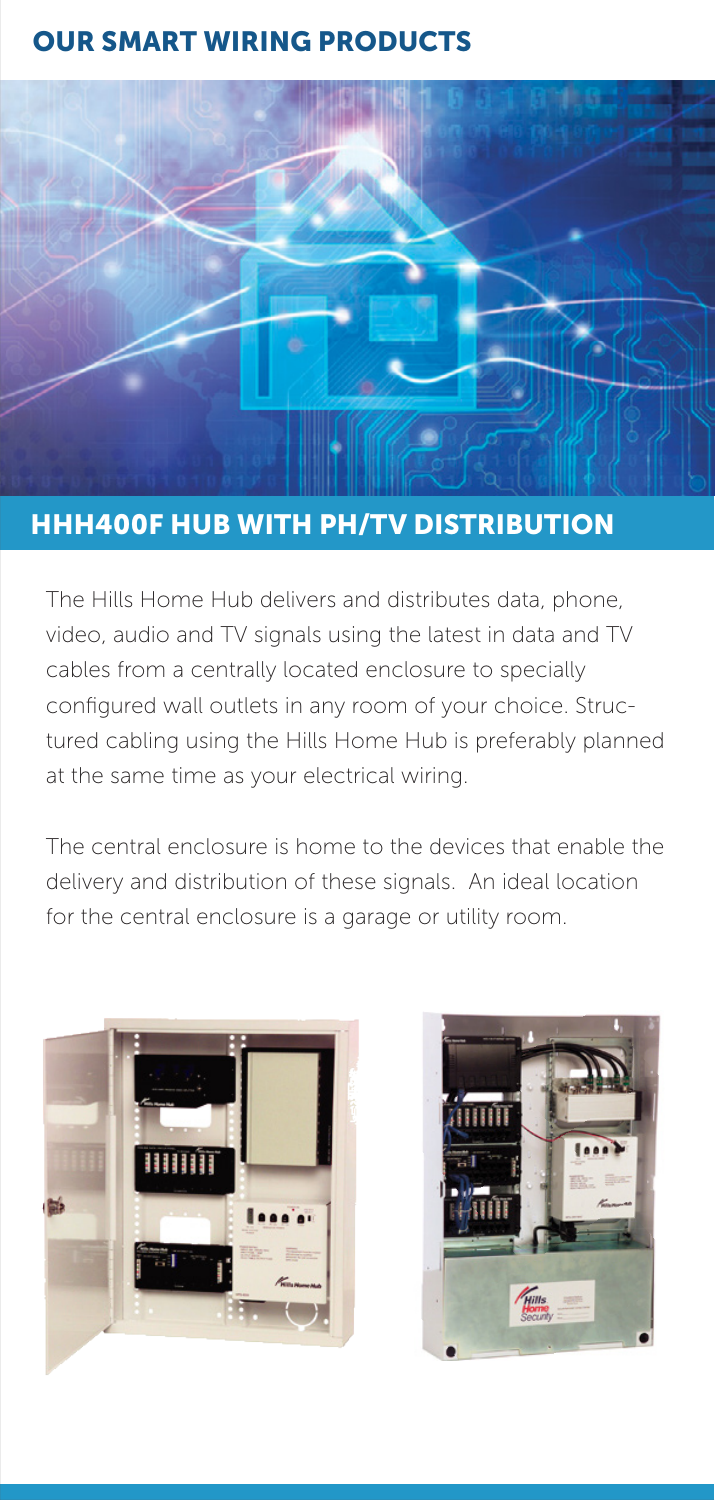

## DATA, INTERNET & PHONE MODULES

The following devices are inserted into the Hills Home Hub to extend your data, network and data capabilities.



#### High speed hub that allows your 8 Port Ethernet Switch

internet to be split to 8 locations.



## Create a fast, secure & stable network 8 Port DATA Patch Panel

with this 8 Port Data Hub.



#### Multiple phones lines can be routed to multiple locations and devices. 4x8 Port Phone Patch Panel

#### Face Plates





#### Connects any TV Antenna directly to your TV or DVR. TV Aerial Face Plate



Network your house usiing either Cat5 or Cat6 cabling.





## Telephone Point Face Plate

Connect any standard phone or ADSL splitter to this point.

#### Foxtel Face Plate

Be Foxtel ready with this dual point Foxtel face plate.

*\* All points to 26ml conduits and wall boxes suppied by builder*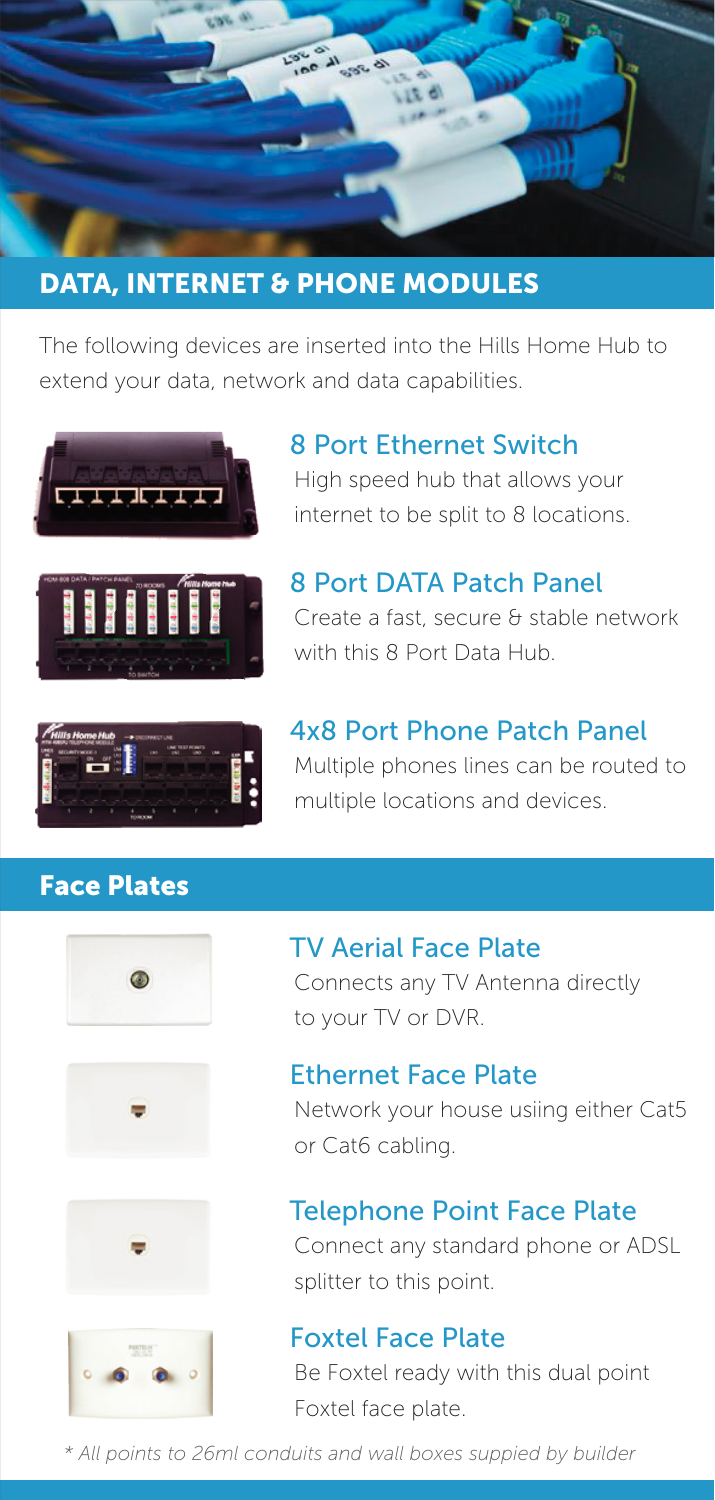## OUR SMART WIRING PACKAGES

## Package 1 - Home Starter Package - \$399

The Home Starter Package provides a basic cabling solution for home owners who want simple TV, phone and internet connection. This pack is compatible with all service areas such as Telstra fibre, Opticomm, LBN Co, copper and is NBN ready.



#### Package 2 - Entertainment Package - \$999

A smart wired home is ready for technology. The Smart Wire Entertainment Pack delivers a high speed data network, integrated with high grade television cabling, to industry recognised standards. The home cabling is star-wired from a central, NBN approved smart wire panel. The smart wire panel allows for future expansion, conceals cable clutter and provides a central service and distribution point for the home's technology.